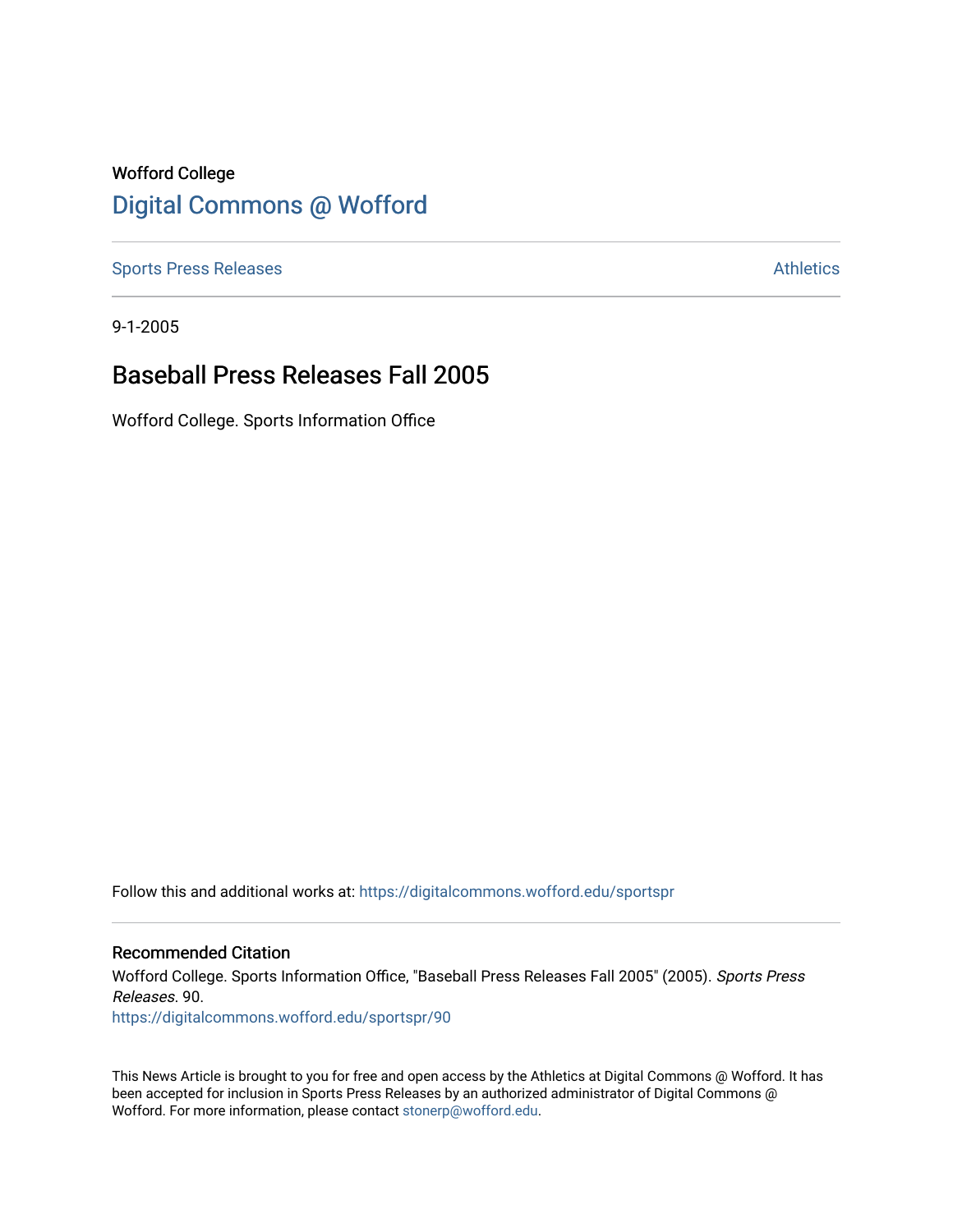The Wofford athletic department has announced the resignation of assistant baseball coach Brandon McKillop.

McKillop is departing his alma mater after serving a total of seven years as an assistant coach. He was on Steve Traylor's staff the last five seasons and was previously a Terrier aide for two years (1998-99) under former skipper Ernie May.

"There comes a time when you just have to make a change," McKillop said. "As my family gets bigger, there are some other opportunities that I need to pursue."

McKillop and his wife, Lora, are expecting a child at the end of September. They also have a 3-year-old son, Bennett.

A 1995 Wofford graduate, McKillop was the Terriers' recruiting coordinator as well as batting and outfield coach. Under his guidance, Wofford set single-season school records for hits (530) and doubles (100).

McKillop, who has a Master's degree in sport management from the University of Florida, also served one year (2000) as an assistant coach at Newberry College. In 2003, he was the Spartanburg Stingers' head coach in their inaugural season in the Coastal Plain League.

McKillop was also the head coach for the highly successful Spartanburg American Legion baseball team. He led Post 28 to a 119-40 record in five years as the team advanced to the playoffs each season, including two trips to the Final Four of the State Tournament.

McKillop holds the Wofford record for consecutive stolen bases with 34 over a three-year span (1993-95). It still stands as the sixth-best mark in NCAA Division II history (Wofford was a Division II member at the time). A Team Captain and co-Most Valuable Player as a senior, McKillop hit .357 and stole 26 bases as the Terriers' leadoff hitter.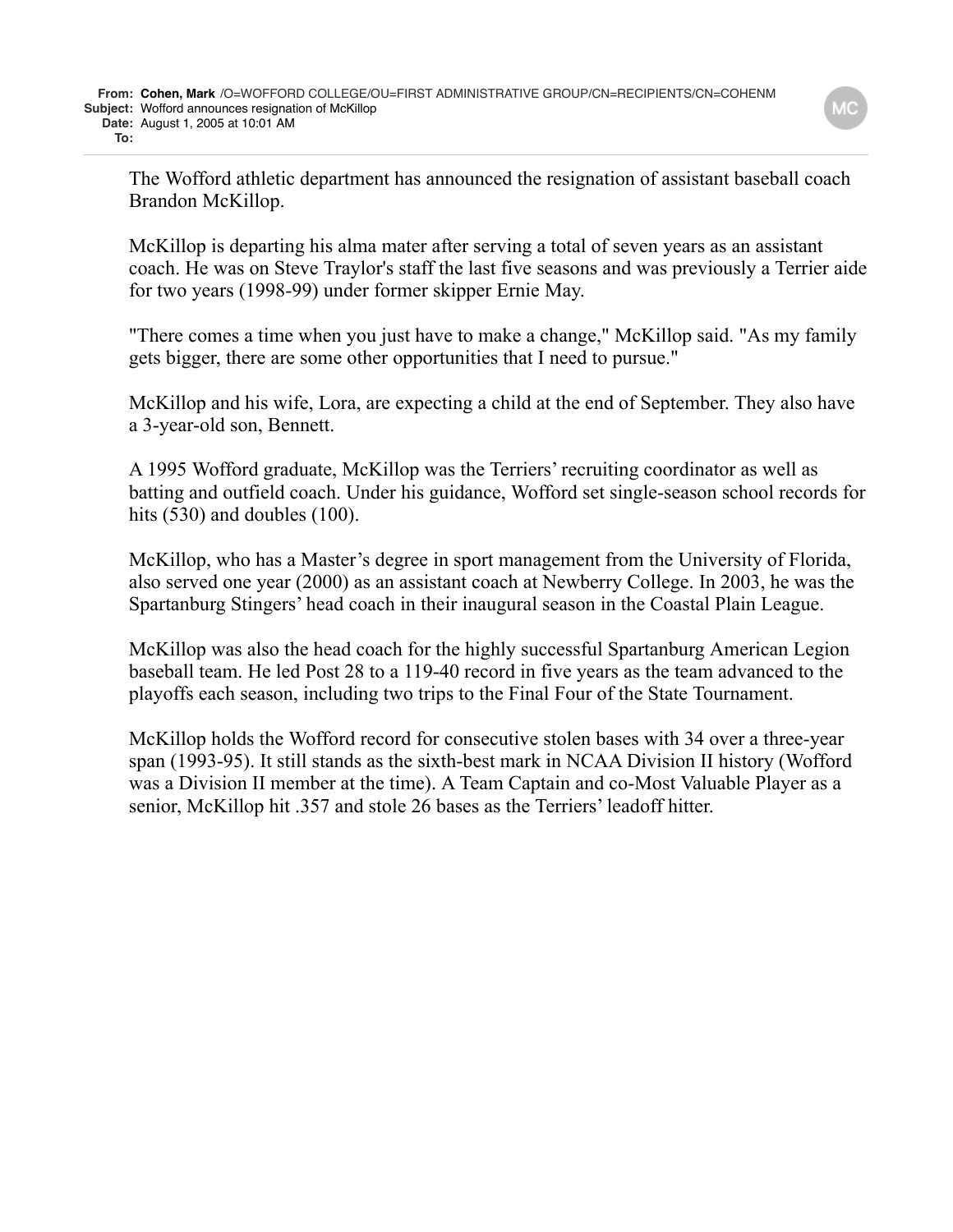The Wofford baseball program has announced the hiring of Todd Interdonato as an assistant coach.

A 2000 graduate of UNC Asheville, Interdonato comes to Wofford after working the last year as an assistant coach at Fort Scott (Kan.) Community College. He previously served a two-year tenure as an assistant at Gardner-Webb, where he received a master's degree in 2004.

"We're excited to have Todd Interdonato join our staff," Wofford coach Steve Traylor said. "He brings a vast knowledge of baseball along with enthusiasm and passion for the game.

"Todd will be involved in every aspect of our program from recruiting to hitting and working with our outfielders. He will also coach third base."

Interdonato received a baseball scholarship to UNC Asheville. He was a co-captain in the 2000 season when he batted .320 with six home runs and a team-best 38 RBI. He was named a Big South Conference Player of the Week in March 2000.

A first baseman/outfielder, Interdonato also saw action on the mound. He had over 25 appearances as a starter and reliever in each of his two campaigns with the Bulldogs.

Interdonato played his first two collegiate seasons at South Mountain Community College in Phoenix, Ariz.

After graduating UNC Asheville, Interdonato signed a professional contract with the Evansville (Ind.) Otters in the Frontier League.

Interdonato began his coaching career as an assistant with UNCA in the 2002 season, before becoming head coach of Salisbury (N.C.) in the Southern Collegiate Baseball League. He's also been head coach of Hornell in the New York Collegiate League.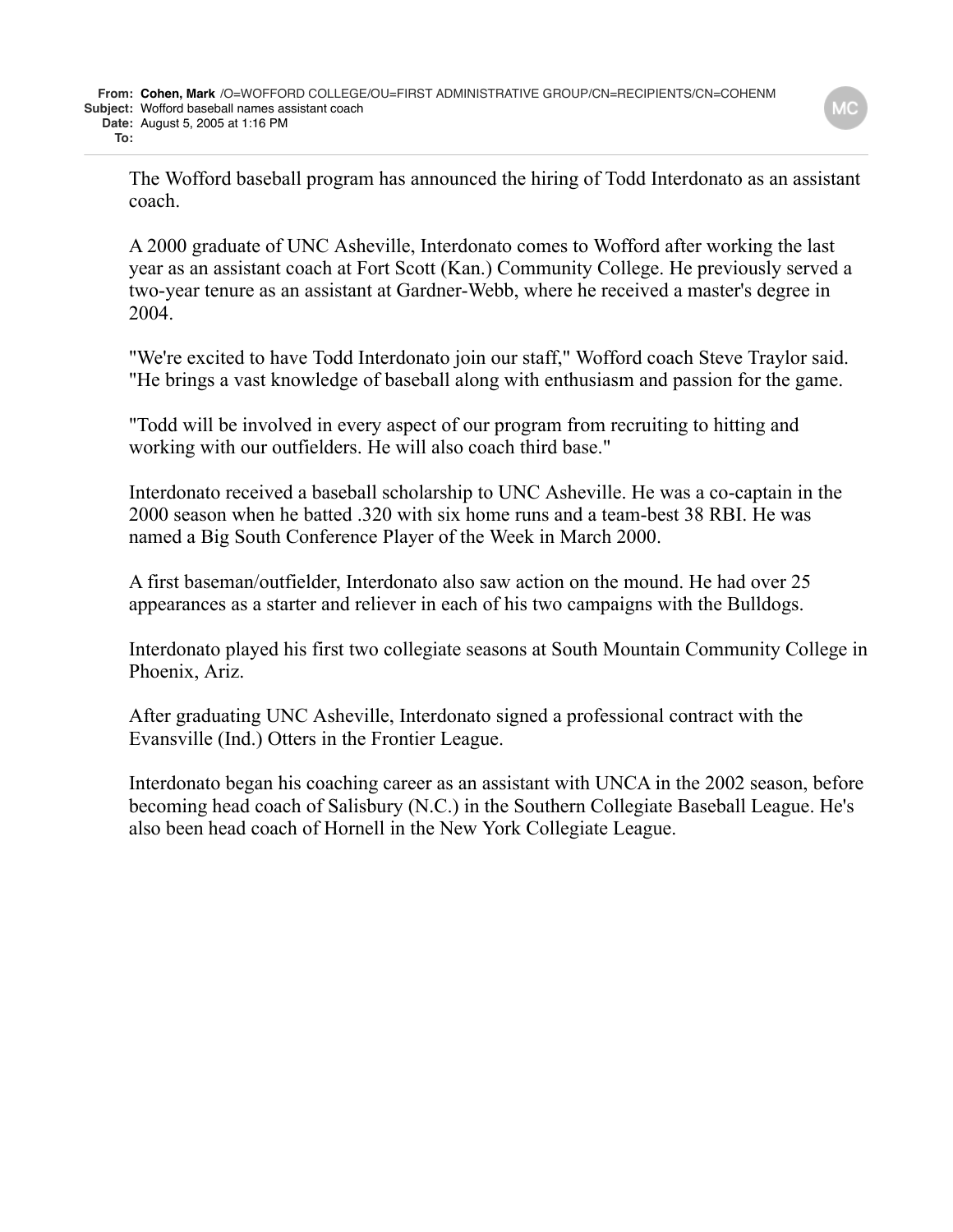## **Traylor hires Burke to complete baseball coaching staff August 9, 2005**

Wofford head baseball coach Steve Traylor has announced the addition of local product Jason Burke to his coaching staff for the upcoming campaign.

"Burke will be an outstanding addition to our coaching staff," said Traylor. "He had an outstanding playing career and has gained valuable coaching experience the past few summers. He brings great enthusiasm and a tremendous work ethic to this position as he embarks on his coaching career."

Burke, a native of Duncan, S.C., and Byrnes High graduate, earned a B.S. is physical education from Southern Wesleyan in Central, S.C. He played at the school after starting his collegiate experience in 2000 at Lander in Greenwood, S.C.

During his collegiate days, Burke played during the summers with the Spartanburg Crickets of the Southern Collegiate Baseball League (SCBL).

While he was still enrolled in school, he spent the summers of 2002 and 2003 as an assistant coach with the Greer American Legion squad. He was in charge of the pitching and served as the first base coach.

He returned to his alma mater as the head coach in the 2004 Byrnes High School Summer League. As the mentor, he was in charge of all coaching duties and was the third base coach.

This past summer, he returned to his roots again by being an assistant coach in the SCBL with the Carolina Chaos. Once again, he was the pitching instructor and assisted in the recruitment of collegiate student-athletes for the squad.

In addition to his baseball background, Burke was a Presidential Ambassador at Lander in 2002. He also served on the Student Athletic Advisory Board at Southern Wesleyan from 2003 through 2005.

Burke will join Traylor and assistants Scott Brickman and Todd Interdonato on the Terrier bench this season.

*Travis Woods Assistant Athletic Media Relations Director Wofford College 429 N. Church St. Spartanburg, SC 29303 O: (864) 597-4092 F: (864) 597-4129 H: (864) 585-6724 C: (864) 809-8899*